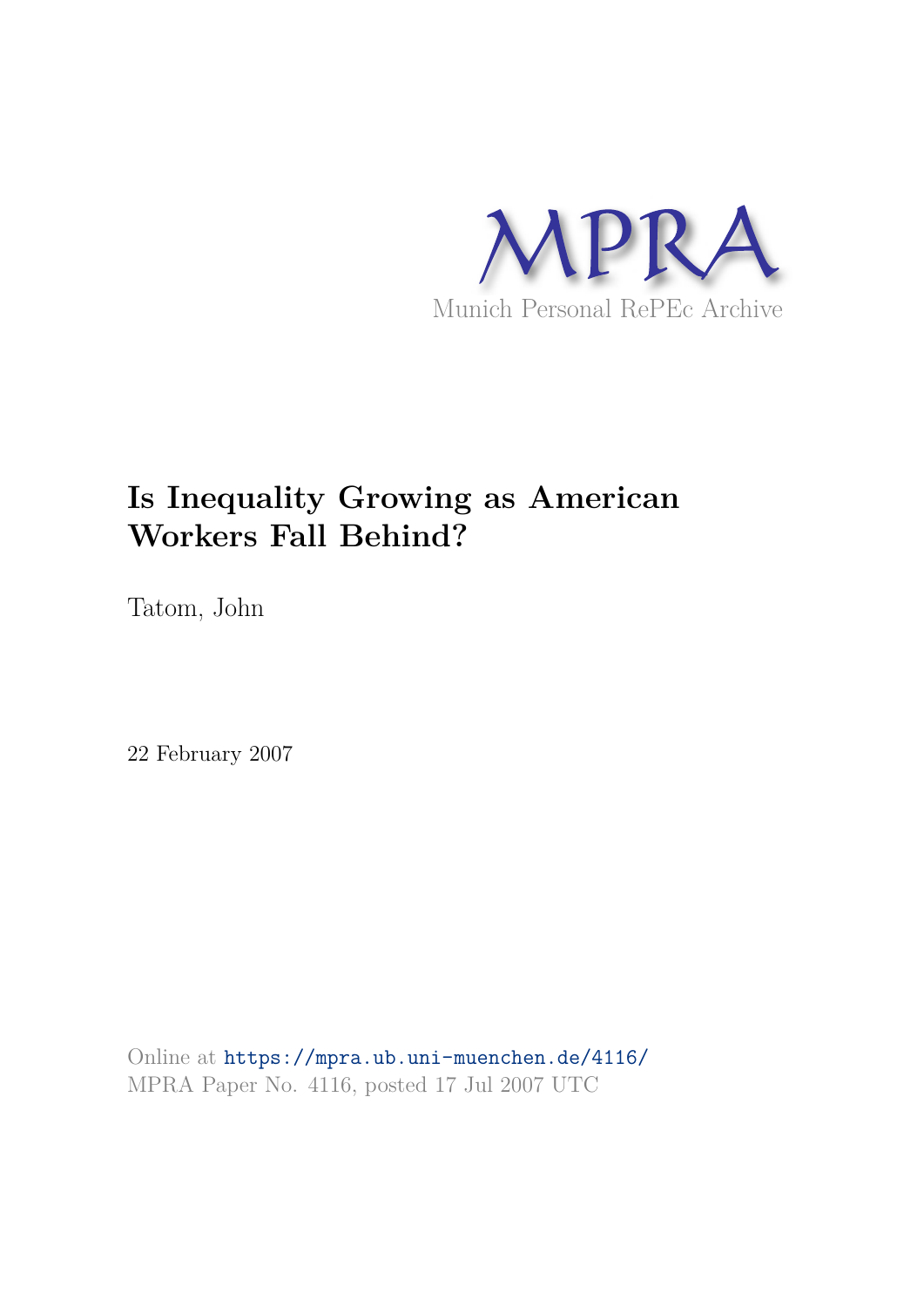

Working Paper

**2007-WP-07 February 2007**

# **I s I nequality Growing as American Workers Fall Behind?**

**John A. Tatom** 

**Abstract:** A popular and highly politicized theme today is that US workers are falling behind as their real wages fall and income gets redistributed to the rich. This article looks at some reasons that income inequality could rise, and then explores whether, in fact, workers are losing out. It looks at the suggestion that workers are falling behind relative to the wealthy, and at evidence on whether workers real wages have been falling, or perhaps only manufacturing wages. It also examines whether there is a growing "wealth gap" and whether it is due to falling labor compensation relative to wealth. Finally it examines the hypothesis that relatively inexperienced or unskilled workers are falling behind by fixing a skill level and seeing how real wages are changing over the recent past. The evidence here provides a perspective on why some analysts might believe that there is rising inequality or an emerging wealth gap, or that workers are falling behind, but generally it is not favorable to these pessimistic views of how well workers are doing. While inequality may have risen in recent decades, and there are strong reasons to think that the evidence for this is weak, there is also a strong reason to think that it would be a normal function of an aging population and nothing more. Short of population control or unexplainable and unfair redistribution from the old to the young, there may be nothing that can or should be done to reverse the rise in inequality. Finally the paper argues that there is a wealth gap, but it is due to falling real interest rates and a decline and not due to declining compensation, either absolutely or relative to overall income.

**About the Author:** John A. Tatom is the Director of Research at Networks Financial Institute, part of Indiana State University, and Associate Professor of Finance at Indiana State University. He has published widely on international and domestic monetary and fiscal policy issues, especially inflation, capital formation, productivity and growth; the macroeconomics of supply, especially oil and energy price shocks; the relationship of exchange rate movements to international competitiveness, capital flows, trade, and international economic policy; and on financial innovations and their effects on monetary policy and the economy, among other areas.

**Keyw ords:** inequality, wealth gap, wages

The views expressed are those of the individual author and do not necessarily reflect official positions of Networks Financial Institute. Please address questions regarding content to John Tatom at john.tatom@isunetworks.org. Any errors or omissions are the responsibility of the author.

NFI working papers and other publications are available on NFI's website (www.networksfinancialinstitute.org). Click "Research" and then "Publications/ Papers."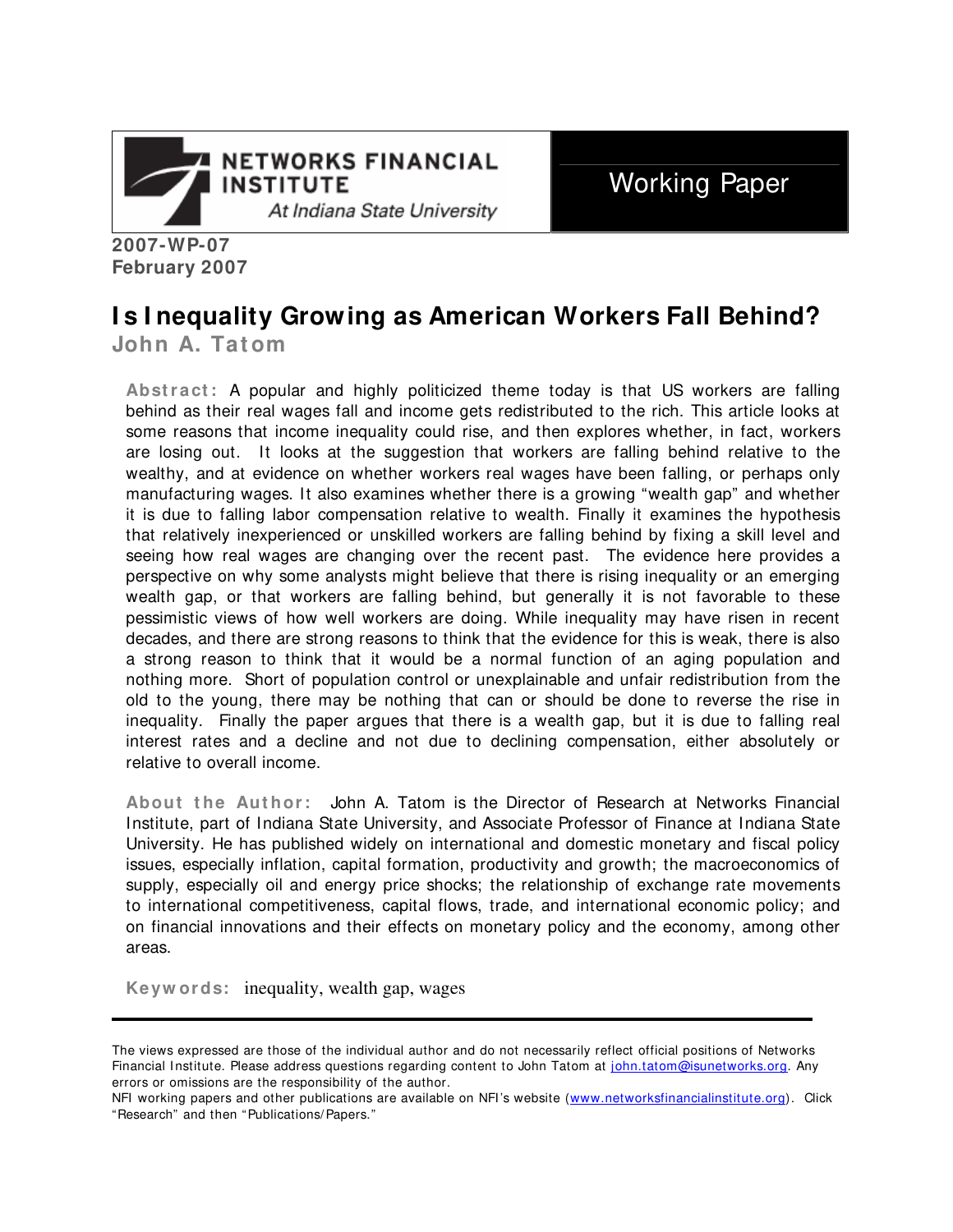# **I s I nequality Growing as American Workers Fall Behind?**

**John A. Tatom\***

A popular and highly politicized theme today is that US workers are falling behind as their real wages fall and income gets redistributed to the rich. Newly-elected Senator Jim Webb (2006) has been a leader in espousing this view and the Hamilton Project at the Brookings Institution, led by Robert Rubin, Lawrence Summers and Roger Altman, is dedicated to the study of this problem. Fed Chairman Bernanke (2007) recently accepted the thesis that there is a rising inequality problem and admonished his audience and readers to be careful not to attack inequality with tax increases or trade restrictions that would damage the overall economy.

Bernanke's predecessor, Allan Greenspan, often warned of the seriousness of the rise in inequality; for example, in testimony before the Senate Banking Committee in June 2005, he said, "As I have often said, this is not the type of thing which a democratic society --a capitalist democratic society—can really accept without addressing." Measuring inequality is difficult, however. Existing evidence is not strongly supportive that it has increased and there is little consensus on why it might have changed

This article looks at some reasons that income inequality could rise, and then explores whether in fact workers are losing out. In section 3, it looks at the suggestion that workers are falling behind relative to the wealthy, and at evidence on whether workers real wages have been falling, or perhaps only manufacturing wages. In the next section it looks at whether there is a growing wealth gap and whether it is due to falling labor compensation relative to wealth. Finally it examines the hypothesis that relatively inexperienced or unskilled workers are falling behind by fixing a skill level and seeing how real wages are changing over the recent past. The evidence here provides a perspective on why some analysts might believe that there is rising inequality or an emerging wealth gap, but generally it is not favorable to these pessimistic views of how well workers are doing.

### **I. Why could inequality have risen?**

 $\overline{a}$ 

One of the principal explanations for the popular view that workers are falling behind at the expense of the rich capitalists of the country, is another popular view that holds that more skilled, more experienced and higher income workers have benefited from rapid technological change, boosting their incomes relative to the unskilled, inexperienced lowwage workers.<sup>1</sup> This explanation directly leads to the number one solution to rising inequality, which is to boost the income levels of those who would otherwise be at the bottom by attempting to equalize educational outcomes. This has proven very difficult in

<sup>\*</sup>I am grateful for the help of Ozer Erdem for his research support.

 $<sup>1</sup>$  The term "capitalists" is used here because of the common distinction in the work on the distribution of</sup> income and wealth between income from labor and from non-human capital. Here the term refers to those who earn income from non-human capital, including profits, dividends, royalties, rents, interest or similar returns. In reality, workers are capitalists too, both in the sense that their earnings are the return to human capital and also in the sense that most workers own non-human capital and earn capital income. .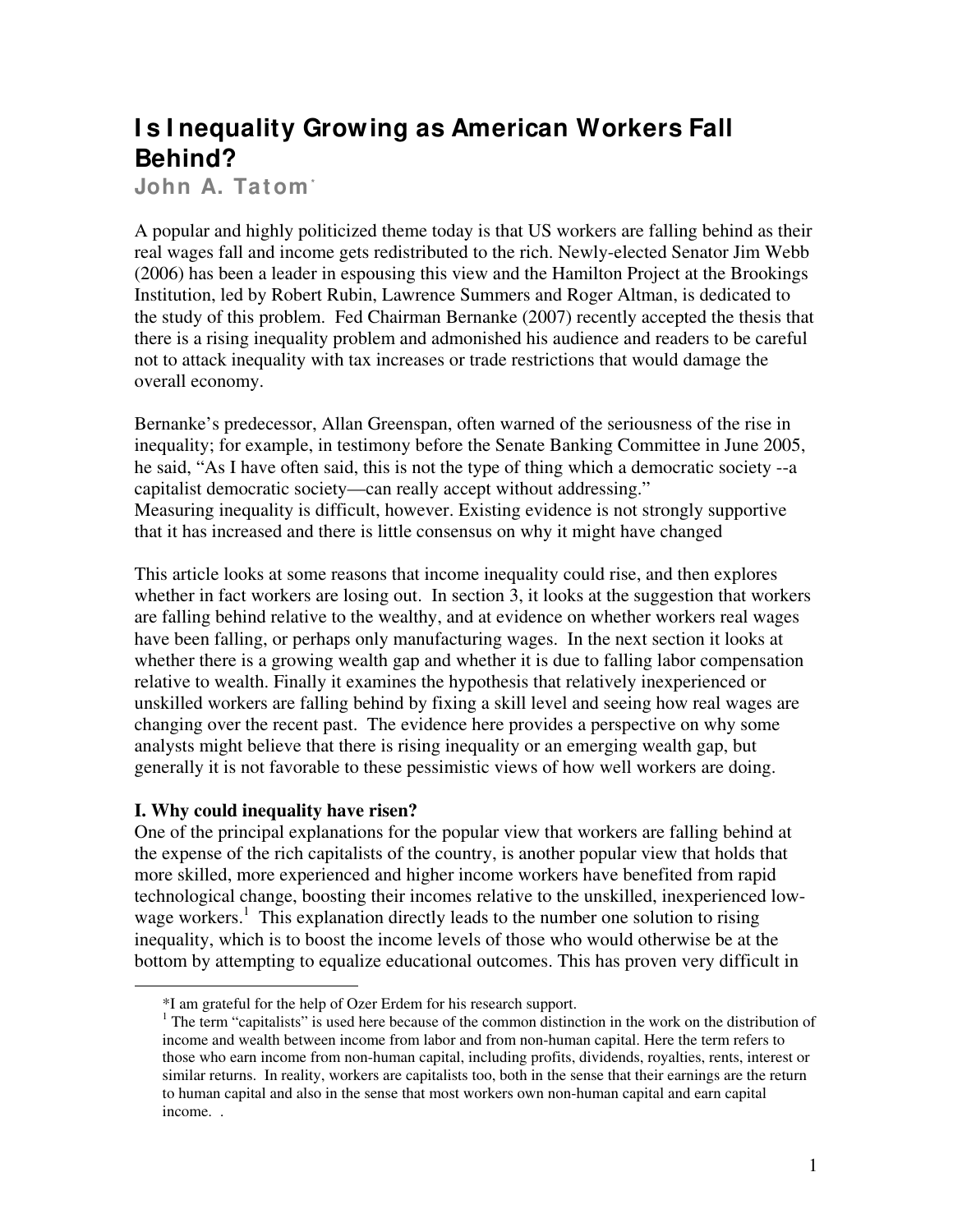recent years as high school drop-out rates have risen, but remains a key link to higher income of those otherwise destined to be relatively poor. Another popular view, certainly more questionable, is that rising inequality is due to globalization. *The Economist* (2007), among many others, takes this view suggests that rising inequality will pressure acceptance of future or even past steps to open trade. Bernanke (2007) downplays the possibility, arguing that globalization plays a "moderate" role in accounting for inequality and that skill-biased technical change has been more important.

A key neglected factor affecting inequality is the aging of the population. In the US the baby boom has caused the median age of the population to rise from about 28 years old to about 36 years old today, and it will peak near 38.6 percent in 2040 as the baby boom is disappearing as the latest cohort in the US population. What has this to do with inequality?

If we focus on only two sources of earnings, wage income and income from capital profits, dividends, interest or rents, the distribution of income depends upon the distribution of ownership of labor and capital resources. If there were no physical capital and all workers were age 20 and had the same basic educational levels, say just starting out in life, the sources of income variation would be very small, basically arising from differences in basic intelligence, learned skill differences, willingness to participate in the labor force or inherited social capital. There would be relatively little inequality of income among this population.

As this group ages, however, the sources of inequality would multiply. Workers would invest in education and skills to different degrees leading to different occupational choices and in turn to different paces of wage gain due to industry or occupation specific technological change. Larger wage dispersion among the group would emerge over time. Moreover, even if the young group had the same saving rate and inheritance prospects, differences in capital ownership and income from capital would emerge because of differences in asset allocation, especially risk tolerance and luck and timing. Moreover, they would not have the same saving rates or inheritance levels at every point in time or income level, boosting the inequality among them. Attendance at a high school or college reunion is sufficient to drive home the point.

If the population ages, inequality will increase as older less equal groups come to dominate the population. Similarly, populations that become younger are likely to have more equal incomes, other influences remaining the same. During the 1950s and 1960s as the population became younger, inequality fell, according to many estimates, and not surprisingly as the median age began to rise, especially after the baby-boomers had fully entered the labor force around 1980, income inequality began to rise. There may be many other factors accounting for rising inequality, but this one is glaring and potentially has huge effects on the distribution of income and wealth.

Piketty and Saez (1998) have produced estimates of the inequality from 1913 to 2004 that have attracted considerable attention because it they show that inequality has risen back to levels last seen in the 1930s. Most famously, both Jim Webb (2006) and Alan Reynolds (2006, 2007) have taken up their charge that "the top 1% now takes in an astonishing  $16\%$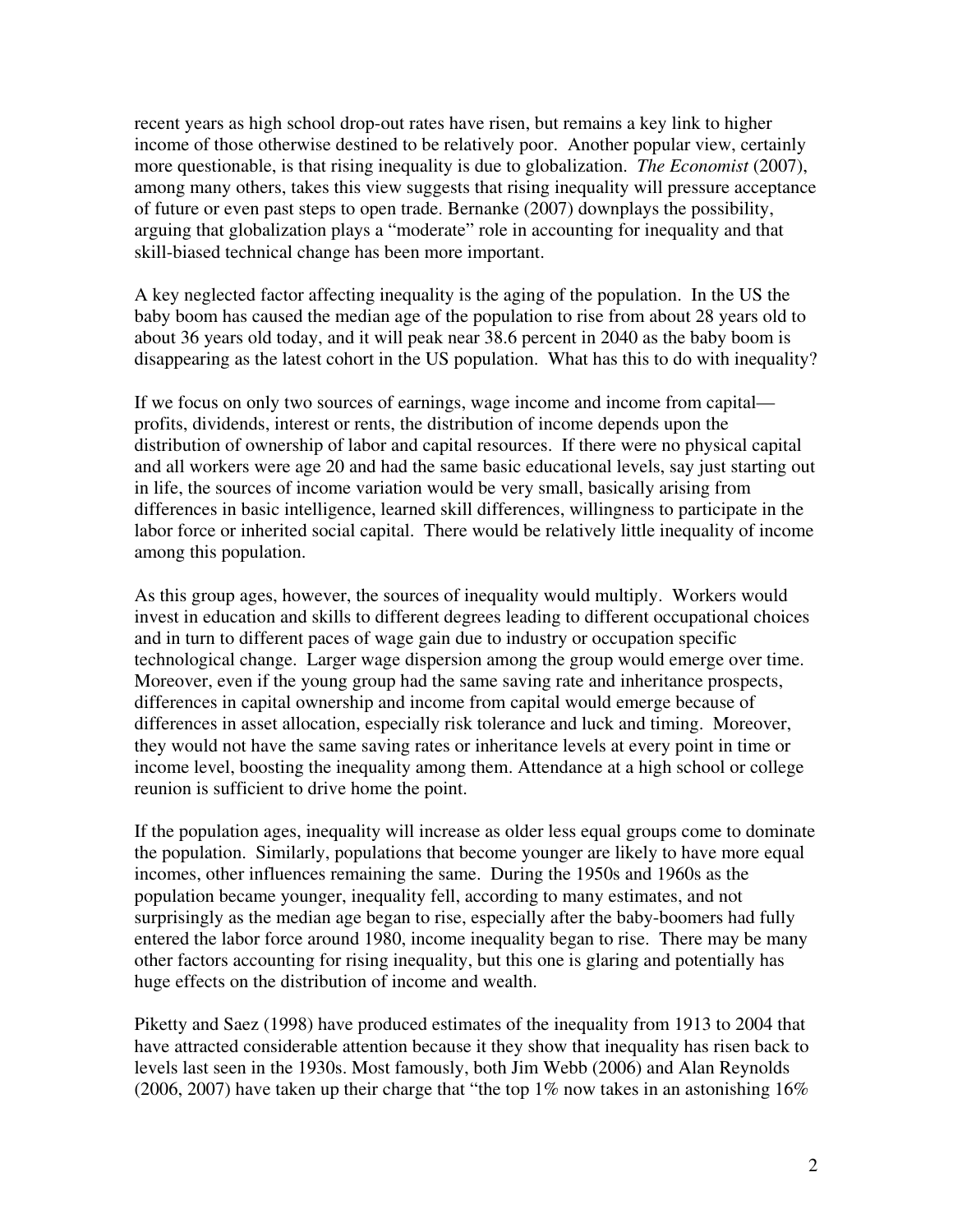of national income, up from 8% in 1980," the former acceptingly and the latter critically. Reynolds (2006, 2007) focuses on several problems with the income measure that they use to assess growing inequality, including rising income in retirement and other accounts that is not taxed until it is distributed. In fact, what is more significant is the fact that the growing new savings accounts have removed larger and larger shares of income from being reported by low and middle income earners giving rise to the appearance that they are getting smaller shares of income, to the benefit of the rich, that more and more business income is being shifted to be realized on individual tax returns instead of business tax returns and that the use of reported income for tax purposes excludes transfer payments that are relatively more beneficial to the non-rich. Bernanke does not avoid these problems by the use of the distribution of after-tax income, though the larger tax cuts for low-o and middle-income taxpayers ameliorates the shift observed by Bernanke, compared with that reported by Piketty and Saenz.

Piketty and Saez (2007) responded to Reynolds, but miss his major point that the reported income they use has been increasingly biased over time because more and more of income is not reported for tax reasons. One factor that Reynolds notes is the increasing share of income that accrues in IRA, 401k programs and other plans that allow income to accumulate without taxation. What is even more important is the growing omission of income on tax returns because pre-tax income is being invested in various defined contribution plans. Also, neither Piketty and Saenz or Reynolds note that increasing amounts of income are now being realized through payments for fringe benefits, especially health care insurance, employer contributions for retirement income, vacations, sick leave and other benefits. These benefits are more equally distributed across income levels. Thus the rise in benefits is giving rise to the appearance that wages and salaries excluding benefits are rising much more slowly among lower wage workers, as Bernanke highlights, and that higher income workers have disproportionately higher reported income for tax purposes.

Focusing only on the employee contributions for health and retirement saving programs, especially for example, 401K programs, the largest share of this "unmeasured" income accrues to the middle class, giving rise to the appearance of a disappearing middle class and a rising share of income among the top income recipients. In 2006, for example, a worker over 50 could contribute a maximum of \$20,000 (\$15000 for employees under age 50) to a company-sponsored plan such as a 401K program. This would reduce the measured income from tax reports by 40 percent for a worker earning \$50,000 per year, but only 10 percent for a worker making \$200,000. For some public employees and teachers, the case is even more impressive. They can contribute twice as much as other workers resulting in double the understatement of their incomes for estimating shares of income. For the top 1 percent of workers, making over \$300,000, the maximum allowable contribution would lower their measured income by less than 7 percent. The result is the appearance that relatively more measured income is accruing to those at the top. As Reynolds points out, other measures of income do not produce such a doubling of the share accruing to the top 1 percent, though many experts accept the notion that there is a rise.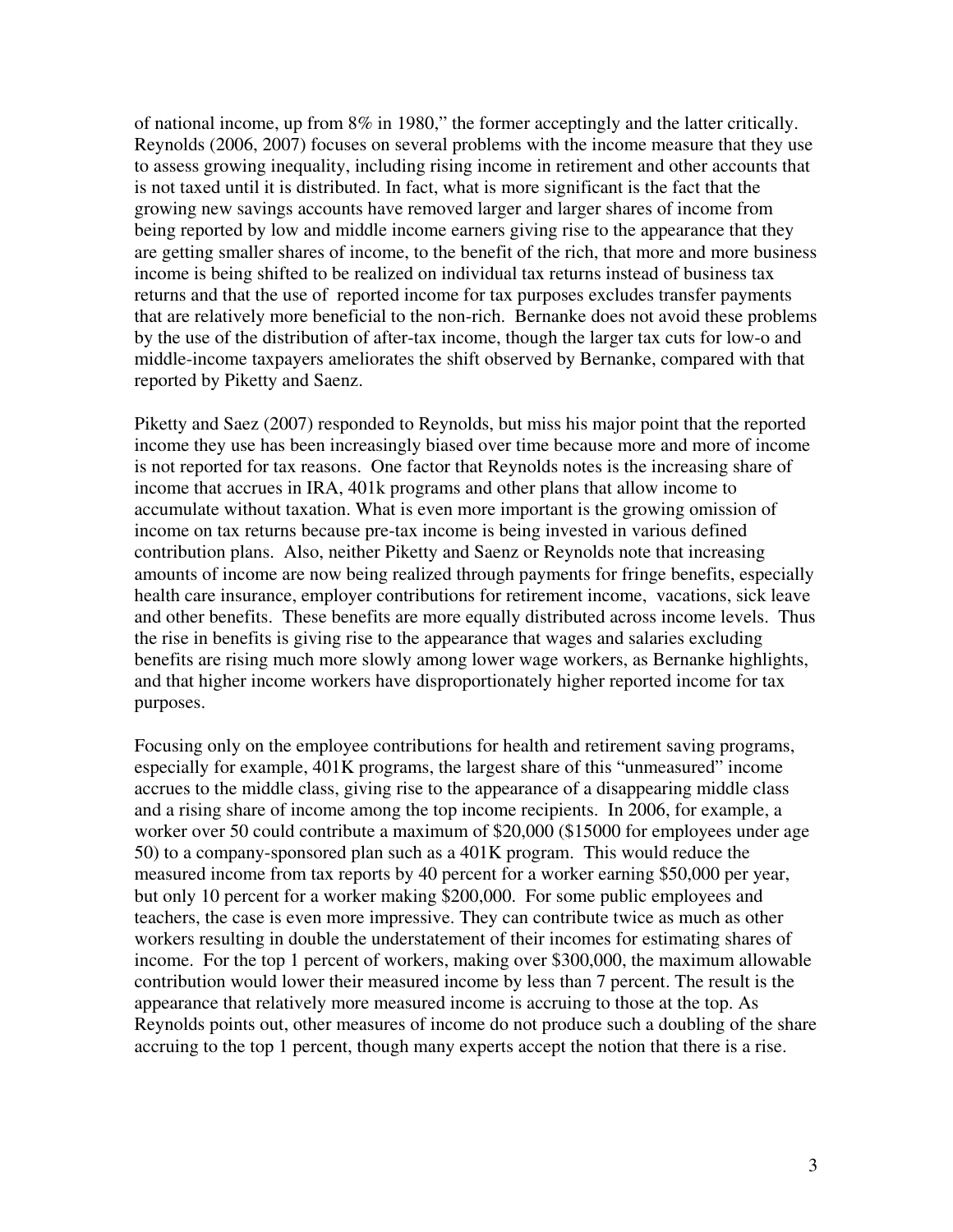#### **II. Are workers falling behind?**

Real compensation per hour of workers has been growing very rapidly in this decade, contrary to popular opinion. This should not be surprising because of the unusually rapid growth in productivity that is occurring and the fact that real wage gains are tied to productivity advances. Chart 1 shows that manufacturing compensation per hour is also rising rapidly compared with the business sector. The manufacturing data are only available since 1987.

#### **Chart 1 Real compensation per hour is not falling**



**Manufacturing real wages have risen rapidly since 1997**

Some analysts who think that workers are falling behind focus on manufacturing wages, where globalization might have taken its biggest toll on less well-educated and lesscompetitive workers.<sup>2</sup> This conception of developments in manufacturing could not be further from the truth. Manufacturing real wages have risen at a 3 percent annual rate since mid-1997, somewhat faster than in the overall business sector where real wages rose at a rapid 2.7 percent pace. Since the end of 2003, manufacturing real wage growth has been slow, but this offsets the 6 percent annual pace of growth in 2002-03. Focusing only on the wage argument, manufacturing compensation has been rising faster than consumer

 $\overline{a}$  $2$  Studies by Bhagwati and Kosters (1994), Bhagwati (2004) and by Feenstra, alone and with and Gordon Hanson, discussed in Feenstra (2007), have looked at whether globalization has accounted for declining real wages of unskilled workers and concluded that there has been little effect. Feenstra and others focus on the distinction between production and non-production workers in manufacturing to assess the effects on workers with different skills, assuming that the production workers have less skill. Another way to look at workers with less skill is to use entry level salaries; see section 4. The use of manufacturing workers is attractive because this sector is expected to be more affected by trade.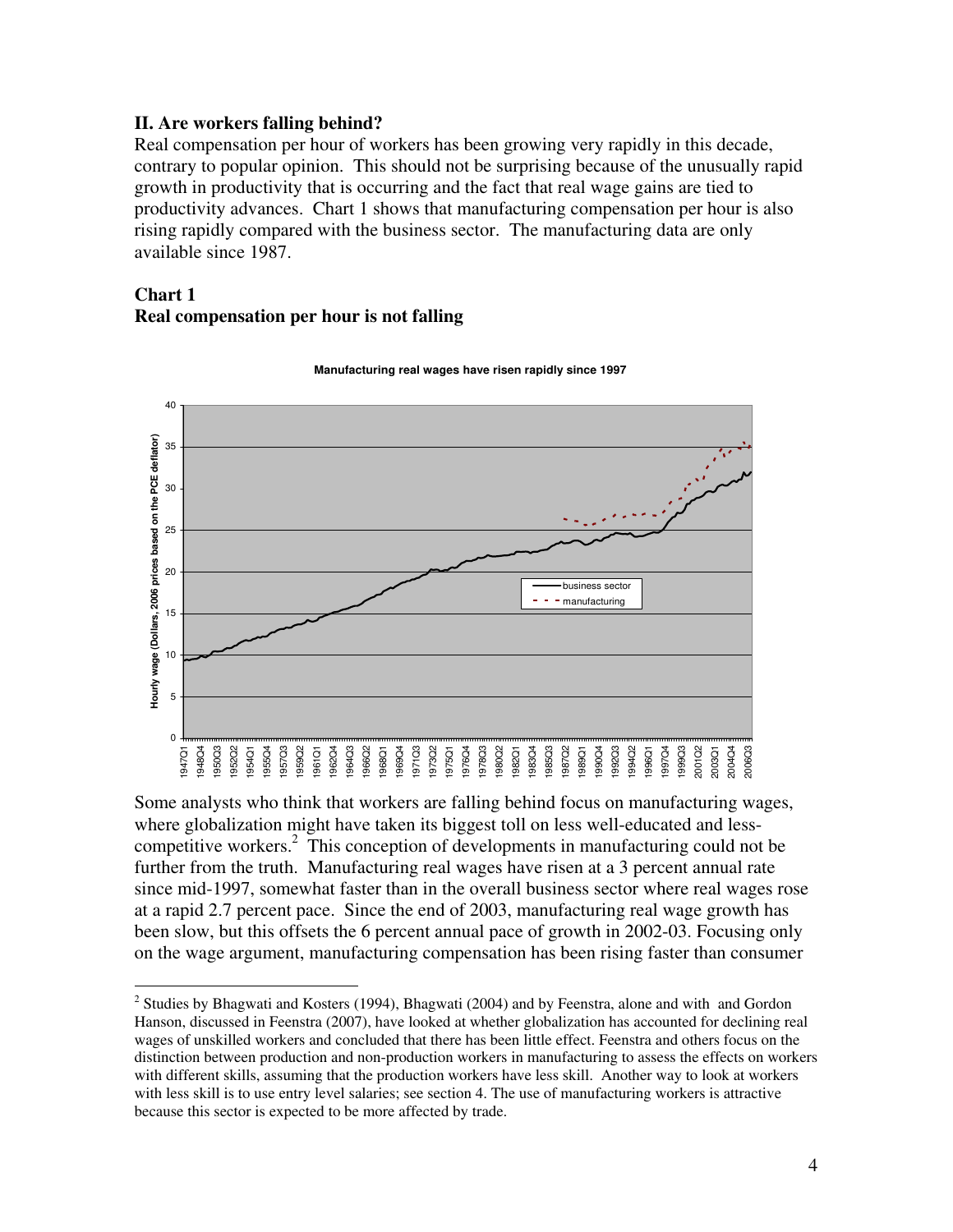prices (measured by the personal consumption expenditure deflator) and actually rising faster than in the overall business sector of the economy for almost 10 years.

Manufacturing compensation per hour has been relatively high since 2002. From 1987 to the third quarter of 2001, manufacturing wages fell from over 112% of business sector compensation to about 106 percent. Since then it climbed to over 114 percent at the end of 2003. While relative wages fell subsequently, they have been higher in 2004-06 than they were in 1996-2001. At their lowest in 2006, manufacturing wages were over 10 percent higher than the average level for the business sector, a level achieved in only a few quarters from 1987 to 2002.

## **III. Is there a growing wealth gap?**

Senator Jim Webb and others argue that workers are not keeping up with the wealthy, which is a key reason why inequality is rising and workers are falling behind. They focus on the declining share of wages relative to overall wealth, or what they call the "wealth gap." Chart 2 shows that employee compensation as a percentage of wealth has been falling recently, but that it has been falling since the 1970s, except for in the early part of this decade (I/2000-III/2002) when the stock market correction boosted the ratio.

## **Chart 2**

### **The wealth gap has been growing for almost 30 years**



**A decline in compensation relative to wealth, which began in the 1970s, was interupted by the stock market correction and recession** 

The chart also indicates why compensation has not kept pace with wealth. The size of compensation relative to wealth can be thought of as the product of two measures, compensation as a share of income or GDP, and the size of GDP per dollar of wealth. This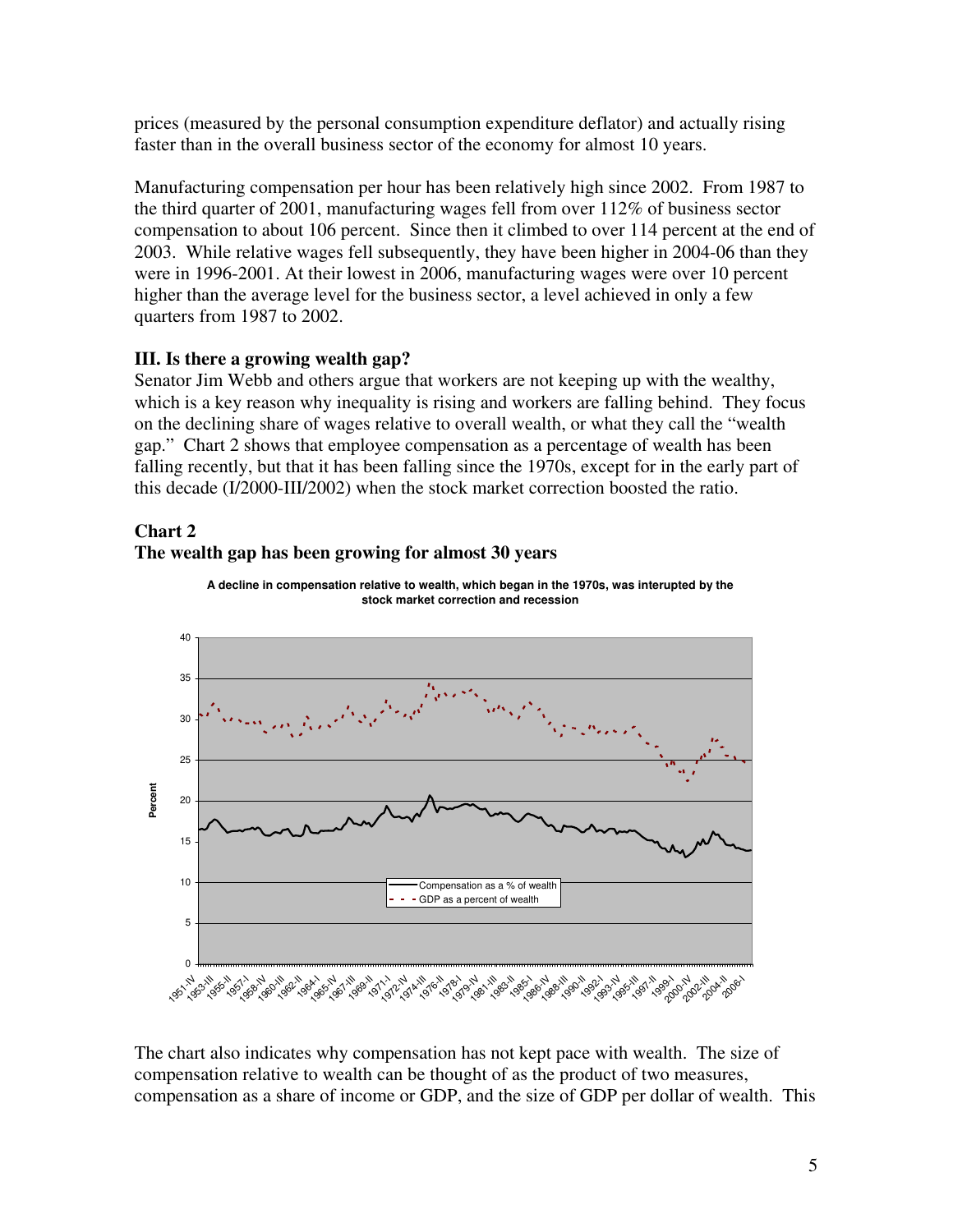second measure is also shown in Chart 2. Advocates of the view that labor is falling behind suggest that this decline is occurring because labor is getting less, and that capitalists are getting more, of each dollar of income. But in fact it is the shortfall in income relative to wealth, not of wages that is the proximate cause of the decline in compensation relative to wealth.

The nation's income has not kept pace with wealth growth according to Chart 2. Moreover, movements in GDP relative to wealth account for the entire decline in compensation relative to wealth and reflect the decline in real interest rates that has been going on for a long time, but especially since early 1995 when both lines in Chart 2 begin a more rapid pace of decline. When the share of wage gap line in Chart 2 is constructed with a constant ratio of compensation to GDP, the historical average ratio, the adjusted wealth gap, with the unchanged compensation-GDP measure, the adjusted series lies almost exactly on top of the actual ratio shown in the solid line of Chart 2. This means that nearly all of the variation in the actual data is due to the movements in GDP per dollar of wealth. This is understandable because the only other source of change, compensation as a percent of GDP, shows little variation around a constant over time.

The declining ratio of GDP to wealth is essentially the ratio of income to the assets that generate that income, thus it is an indicator of the rate of return on the nation's wealth, or the real rate of return on wealth. It is tied to the real rate of interest. There can be many reasons why this has declined, but a shortfall of compensation is not among them.

Chart 3 makes this clearer. It shows the share of business sector compensation in total cost and national income account measure of the compensation of employees as a percent of national income. The national income measure in the chart includes the government and household sectors but excludes some components of benefits and the compensation measure from the National Income and Product Accounts (NIPA) is for employees only. The line is included for comparison purposes only, although its compensation measure is the same as that used in Chat 1 to show the wealth gap. .

Both lines are relatively stable though the former is more stable, illustrating the well-know relative constancy of the share of labor in cost and in the nation's output and domestic income. Most importantly, there is no significant drop in recent years. In some periods it does appear that there is a statistically significant negative trend, such as when the data set ends in mid-1997 or in early 2006, but statistical tests find that the share is "stationary," or tends to gravitate toward its mean for all periods, or when a trend appears that it is statistically significant, the share tends to gravitate toward its trend without falling away it.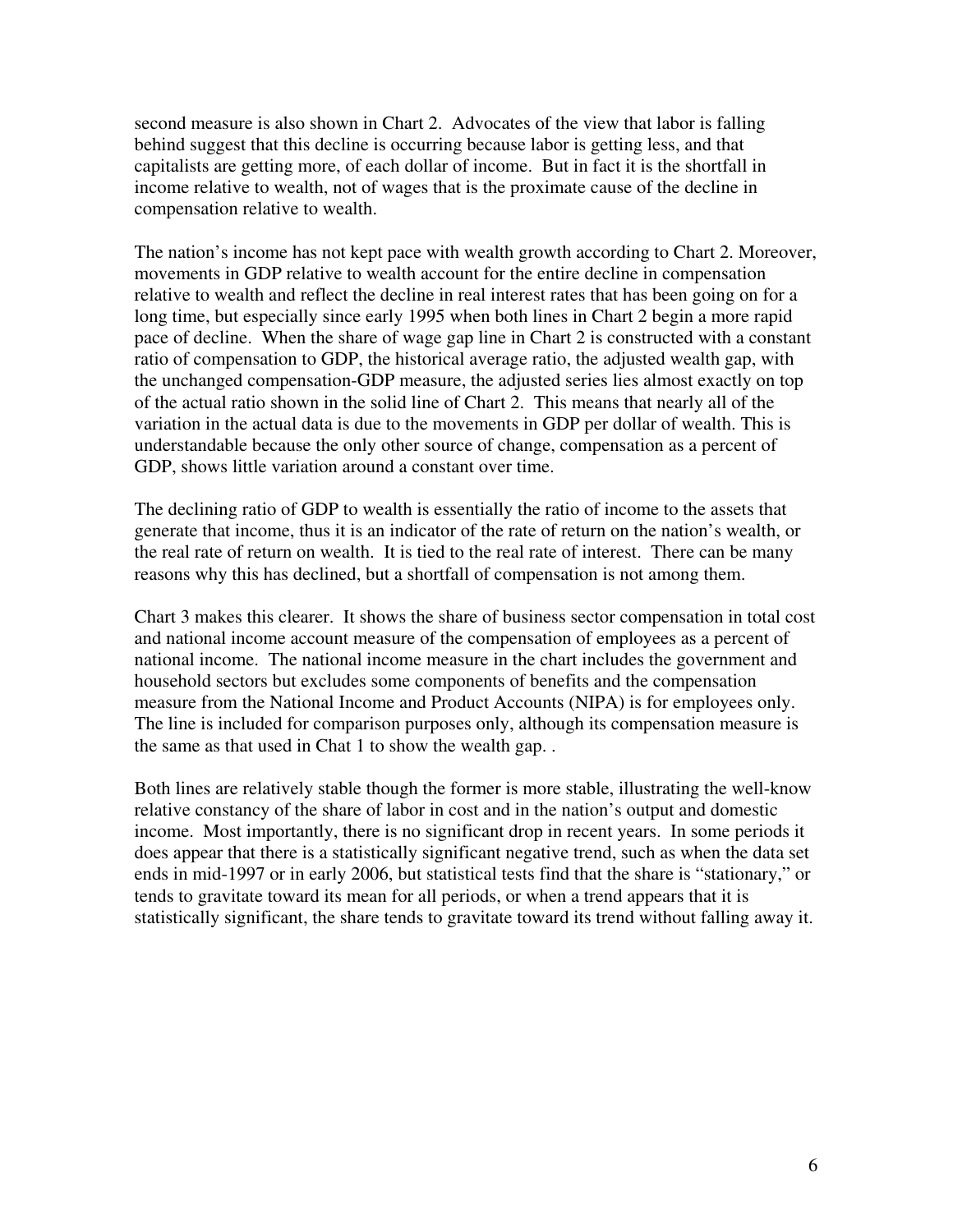**Chart 3 Labor share in income is not unusually low** 



**The share of labor compensation remains relatively steady**

Focusing on the business sector measure, it is the case that the labor share matched its lowest earlier level in the first quarter of 2006, but it was no lower that in the comparable cyclical period in mid-1997, before wages surged moving the share up quickly to above average. In early 2006, this share at 60.8 percent was not much below the 1947-06 mean of 63.7 percent. By the third quarter of 2006 it was 62.4 percent, only one standard deviation below the mean.

To be more accurate, the share of labor compensation in GDP implicit in the ratio of compensation relative to wealth in Chart 2 is not the same as either of the shares shown in Chart 3. The latter ratio is shown in chart 4. It differs from the share of labor in the business sector because of differences in the compensation measure and because of movements in the share of the business sector relative to overall GDP. The share of the NIPA measure e of employee compensation in GDP is not a constant, unlike that for the business sector, and it also does not have a clear trend. Statistical tests of the stationarity of the ratio, that is, whether it fluctuates around a given and fixed mean, a constant, or perhaps is trend stationary, fluctuating around a given deterministic trend, show that it is neither. Presumably this is the case because the share of the business sector output in GDP is not stationary.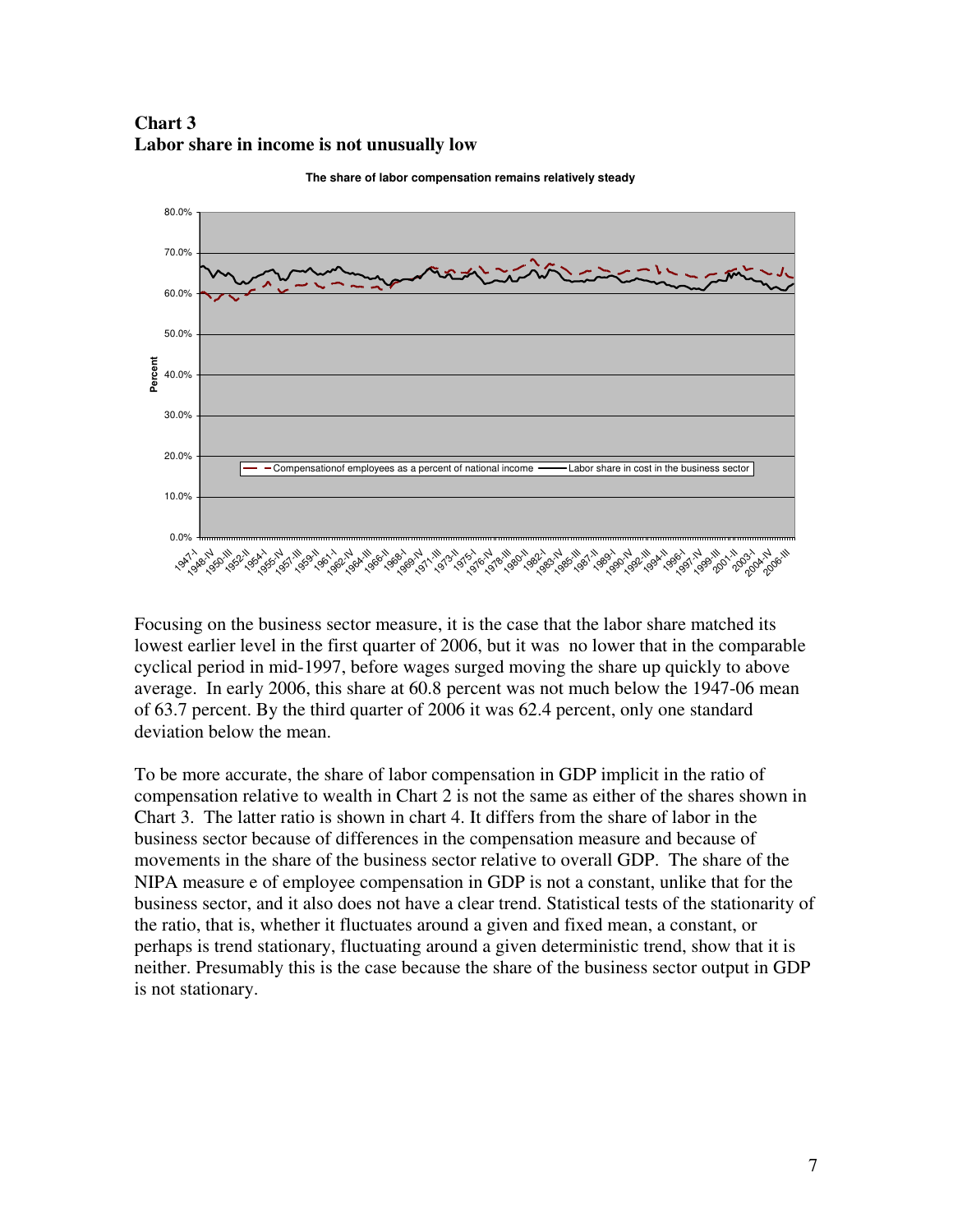

**Chart 4 The share of NIPA employee compensation in GDP is not unusually low** 

Source: US Bureau of Economic Analysis

But the share of employee compensation in GDP also has not fallen unusually in recent years, nor is it at historical lows, as some analysts have suggested. The latest observation is 56.4 percent of GDP, down from the most recent peak of 59.0 percent in IV/2000. The lowest ratio shown in the chart was in mid-1948 when the ratio hit 52.2 percent. So the level of compensation has declined 4.4 percent relative to GDP sine the end of 2000, but the recent ratio is less than one standard deviation below its 1947-06 mean of 57.2 percent (standard deviation equals 1.32%). Note the ratio was lower in 1997 than it has been recently. Note also that when it was so low, it subsequently surged up beyond its mean, just as it has begun to do lately. Again this is not simply the vagaries of the chart; instead it is based on standard economic behavior that boosts the demand for labor and wages whenever there is a discrepancy between real wagers and productivity. More importantly, fluctuations in the share of compensation in GDP have not played any role in accounting for fluctuations in compensation relative to wealth.

While the share of labor compensation has been low recently, it is not unusually low relative to its past history and certainly was not so low as to suggest that the hypothesis that it is essentially constant has been refuted nor has its low level played a notable role in accounting for the decline in compensation relative to wealth. While there is some evidence that the labor share fluctuates around a slight negative trend for some sample periods ending after 1996, this would not alter the conclusions that the labor share of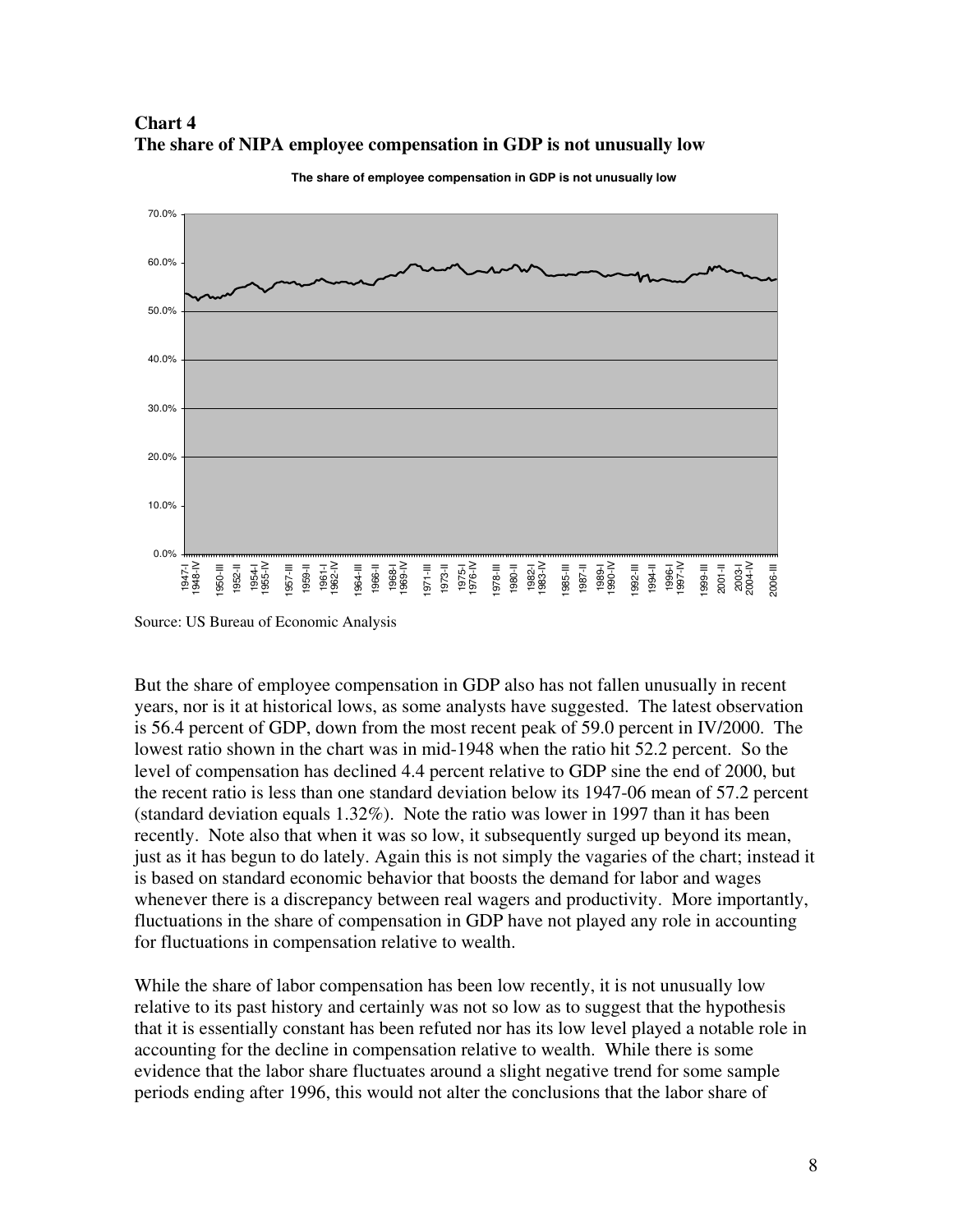income is not unusually low in recent years or that its movements have not shown a significant break from past performance. Standard statistical tests show that it fluctuates around its mean, or sometimes around a slightly negative trend, with no tendency to drift off or fall sharply off from its past behavior. The decline in compensation relative to wealth has been fully accounted for by the decline in the real rate of interest in recent years, in particular the decline in GDP per unit of wealth.

#### **IV. Have the wages of the least experienced workers fallen?**

Part of the story of the workers falling behind suggests that workers with the least education or the least experience are suffering the largest relative decline in real wages. If manufacturing workers are not falling behind, then perhaps it is entry level workers with the least skills. It is difficult to assess the wages of workers with a common level of little or no experience. One such group that is clearly middle class or destined to be so are new college graduates and beginning teachers. They are more homogeneous at least as far as their occupational choice where they are the least experienced in their field. While relatively inexperienced, these workers are better educated than the average worker. Nonetheless, their wages may provide some insight about wage trends and inequality. The American Federation of Teachers collects information on beginning teacher salaries of new college graduates and their non-education major contemporaries. Chart 5 shows these wages adjusted for price movements from 1994 to 2004. Prices are measure by the personal consumption expenditure deflator and wages are expressed in 2004 prices.





**College graduate beginning salaries**

Source: American Federation of Teachers

Both wage series show rising real wages over the period, although wages of non-education majors are more cyclical rising more in 1998-2001 and falling in 2002-04. The real wage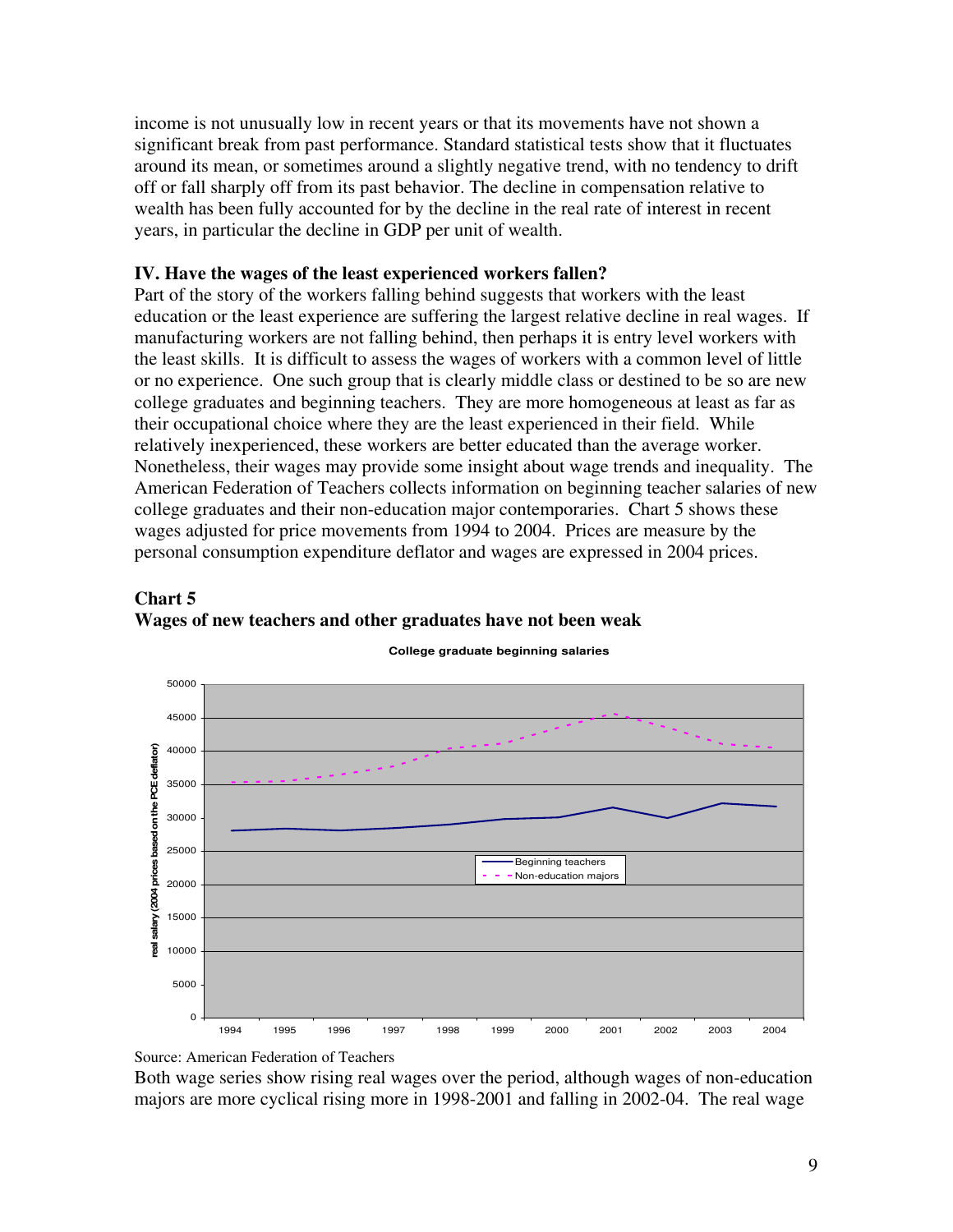of beginning teachers also fell in 2002. For the whole period, wages of teachers started at 79.4 percent of non-education majors in 1994 and were little different, at 78.3 percent, in 2004, the latest data available. For the full period 1994-2004, wages of non-education majors rose at a 1.37 percent annual rate, slightly faster than the 1.23 percent rate for beginning teachers. Both figures are slower than the pace of real compensation growth over the same 10-year period in manufacturing (2.41%) or the business sector (2.28%), which suggests that relatively inexperienced college graduates may be falling behind relative to the average worker.

The comparison could simply reflect the fact that the beginning wage data ignore benefits such as health insurance, while the compensation data for manufacturing and the business sector do not. Since benefits are the fastest growing component of compensation, it is not clear that beginning wage data show that the less experienced receive lower compensation gains. The employment cost index for manufacturing "wages and salaries only" suggest that this is not the reason. From 1994 to 2004, the employment cost index for wages and salaries, deflated by the PCE deflator, in manufacturing rose at a 1.22 percent rate, about the same as for teachers and only slightly below the 1.37 percent pace for a group that the Bureau of Labor Statistics (BLS) employment cost index data that benefits rose faster than wages and salaries over the period as well, about 0.62 percent to 0.85 percent per year faster, depending upon the group. Thus it would appear that real wages and salaries and probably real compensation are growing at about the same pace for beginning teachers and other college graduates as for the manufacturing or civilian sectors. This work result should be taken only as suggestive, but it is certainly not consistent with the notion that the least experienced workers are falling behind more experienced workers.

#### **V. Conclusion**

There are many reasons why inequality could have risen in recent years, but perhaps the most neglected one is the aging of the US population. Older workers have more diversity in education, experience, accumulated wealth and income from wealth than young people. Not surprisingly, indicators of inequality of retraced its decline following World War II when the population became younger, as the median age rose. But measures of inequality are suspect in themselves, and certainly overstate the rise in inequality since the 1980s. This is because most measures of income that are used to assess distributional shares exclude the large share of income that lower and especially middle income workers are able to save as before tax income. Moreover, the income from these assets is also not included in assessing the distribution of income. Similarly, health insurance and other benefits, which are distributed more equally across income levels at most firms have dominated compensation trends in recent years making comparisons of reported taxable or after-tax income biased in favor of observing rising inequality.

One of the most widely used measures that suggest that rising inequality is occurring due to workers falling behind is the wealth gap, or the declining ratio of compensation to wealth. Compensation has fallen recently relative to wealth, supporting the claim that there is a growing wealth gap. Except for a brief period associated with the stock market correction, recession and recovery from early 2000 to mid-2002, however, the ratio of compensation to wealth has been for several decades. Indeed, it has been falling since the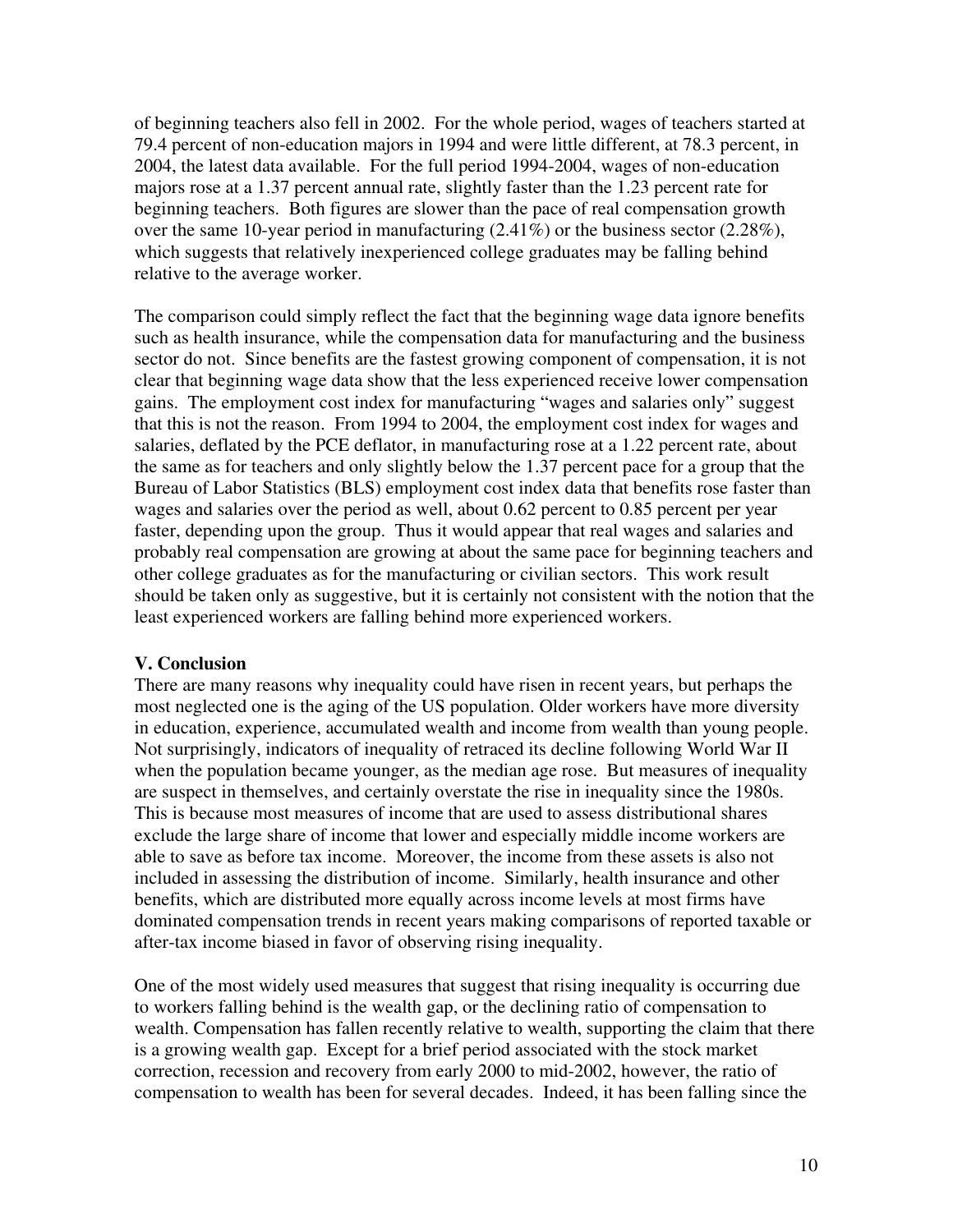mid-1970s and fell especially sharply in the late-1990s and again since 2002. IN mod-2006, the latest available data, compensation was 5.2 percent higher than it had been in mid-1997, its previous low.

Not only is the behavior of compensation relative to wealth not a new phenomenon, it does not merit being called a "wealth gap," at least not in the sense that it shows that workers are somehow losing out to the wealthy. The share of compensation in income is remarkably stable in the US economy. Thus the share going to labor fluctuates slightly but remains close to its average; more importantly, it has a tendency to return to its average so that when the share is low, wages tend to grow faster than productivity pulling the share back toward its mean, and when wages are relatively high compared with productivity, wage growth slows pulling the share back down toward its mean. In recent years the labor share has been a little low, so, not surprisingly, wage growth is accelerating and the share is rising, much as occurred after mid-1997, the last time the labor share of income was a little low relative to its mean.

A declining compensation-wealth ration also does not imply that real wages are falling. The evidence here show that wages overall and in manufacturing have shown stellar advances over the past seven years. Declining manufacturing wages, feared by some, have not occurred. Another theme, that rising inequality has occurred because the least experienced or educated workers have fallen behind, also does not get support from the data here. Beginning wages for teachers and non-education college graduates, two groups with little or no experience in their chosen fiends have mover up and done so for 1994- 2004 at the same pace as earnings in manufacturing or the business sector as a whole.

The only meaningful driver of the wealth gap, the share of compensation on wealth, is overall income relative to the nation's wealth, or the ratio of GDP to wealth. This is a rough indicator of the rate of return to capital in the economy. This ratio has been declining for many years and accounts for the wealth gap. Since the ratio of GDP to wealth is closely tied to the real rate of interest, one can conclude that tit is the decline in the real rate of interest that accounts for the so-called wealth gap, not some weakness in compensation. Just as any weakness in compensation might suggest serious social problems and public policy issues, so too with the decline in the real interest rate.

Another argument that purports to show that income of capitalists is rising relative to workers is the boom in corporate profits since end of the recession. Corporate profit shave climbed to over 12 percent of GDP, a level not seen since occasional peaks from 1950 to 1965. But that issue has already been addressed, at least implicitly. The constancy of the share of labor, or the fact that its small decline since 2000 did not reduce it to unusually low levels, imply that the share of capital did not rise unusually either. Remember that corporate profits are not the only return to capital. Lower interest income and rental income relative to GDP have offset the rise in the return on equity (as a percent of GDP). Moreover, lower real interest rates, in this case, on corporate debt, have played a role in redistributing income from creditors to owners of corporations. The net result has been little change in the share of income to capital.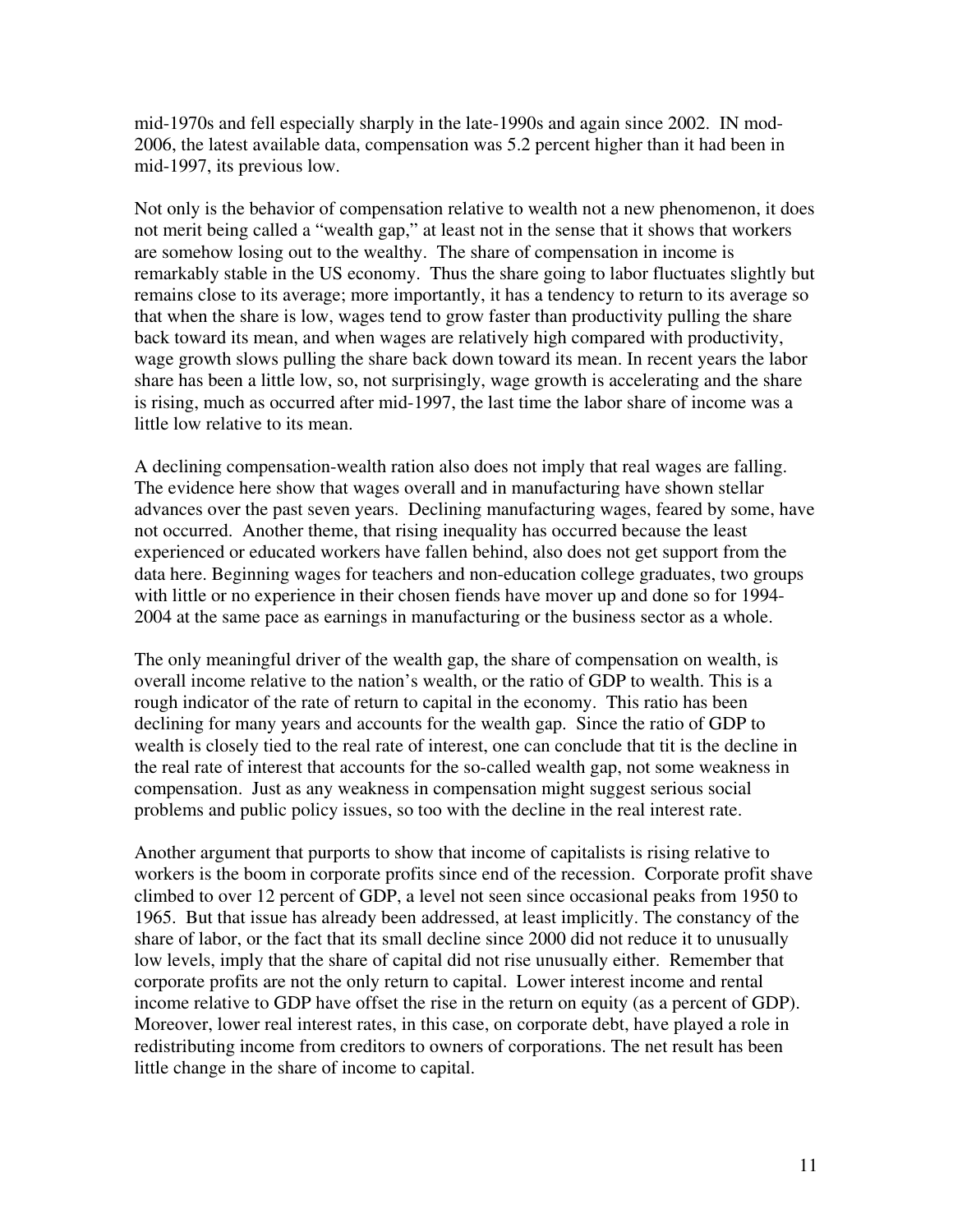A low real interest rate also explains why stock and other asset prices are relatively high, but it would also mean that the cost today of promised future retirement benefits represent a much larger cost today that we might have expected in the past, both for the businesses and the governments that made them. It also means that accumulating wealth to use in our retirement years, especially to make up for a current shortfall, will be much more difficult because the same saving effort will be met with much smaller returns that might have been the case in the past. Either way—weak compensation, or weak returns to capital—some individuals are losing out relative to past expectations. And either way it is important to know why and with what effect, before dashing off to develop a public policy aimed at correcting any perceived problem. But most of all, it matters whether we have found the culprit in falling wages or whether the problem is the exact opposite of what it appears to be, at least to some.